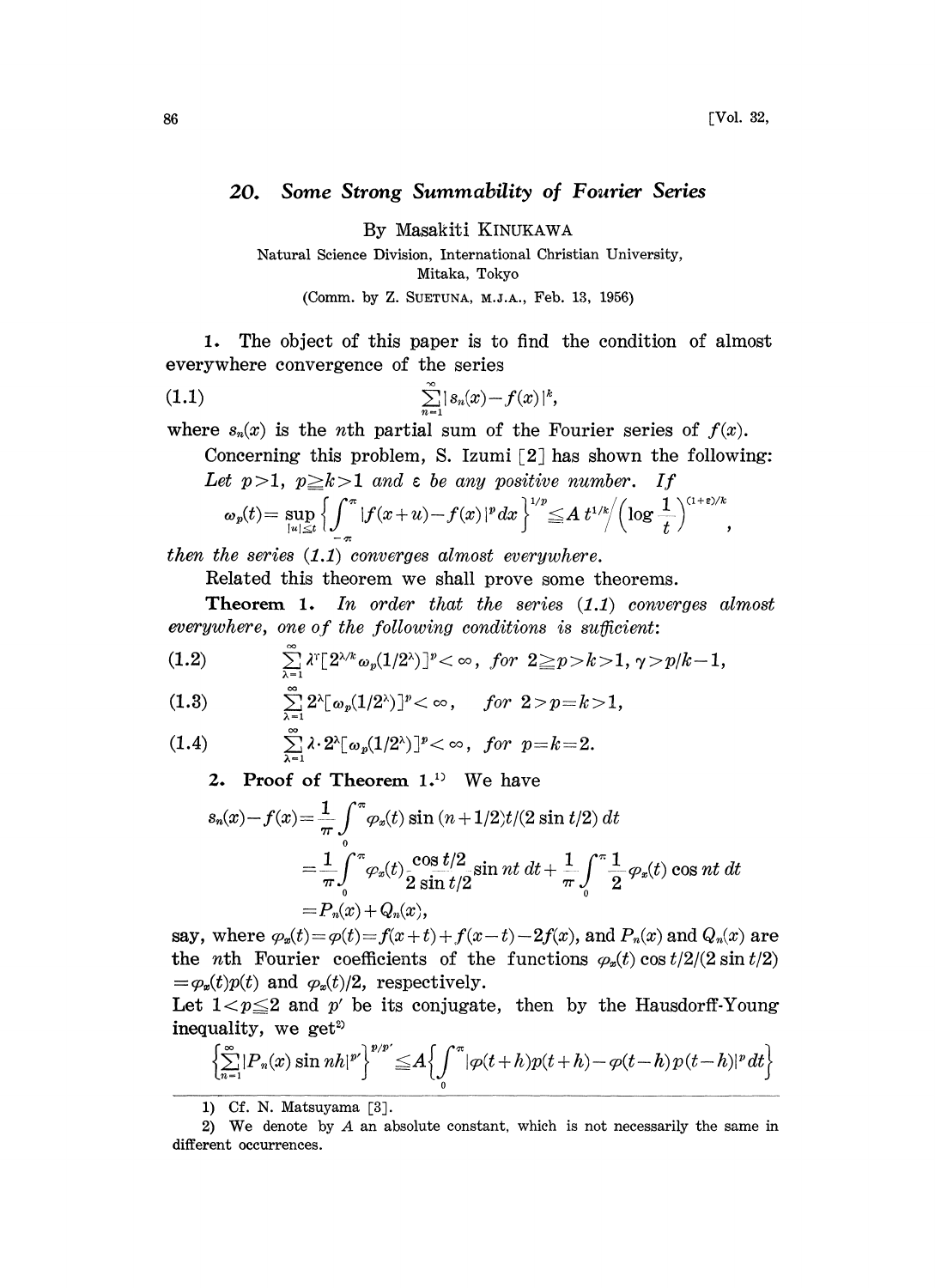No. 2] Some Strong Summability of Fourier Series 87

$$
\leq A \Biggl\{ \int_0^{\pi} |\varphi(t+h) - \varphi(t-h)|^p |p(t+h)|^p dt
$$
  
+ 
$$
\int_0^{\pi} |p(t+h) - p(t-h)|^p |\varphi(t-h)|^p dt \Biggr\}
$$
  
= 
$$
A \Biggl\{ I_1(x) + I_2(x) \Biggr\}.
$$

hen we have

$$
\int_{-\pi}^{\pi} I_i(x) dx = \int_{-\pi}^{\pi} dx \int_{0}^{\pi} |\varphi_x(t+h) - \varphi_x(t-h)|^p |p(t+h)|^p dt
$$
  
\n
$$
\leq A \int_{0}^{\pi} \omega_x^p(h) |p(t+h)|^p dt \leq A \omega_x^p(h) \int_{0}^{\pi} (t+h)^{-p} dt
$$
  
\n
$$
\leq A \omega_x^p(h) h^{1-p},
$$

and

$$
\int_{-\pi}^{\pi} I_2(x) \, dx \leq A \int_{-\pi}^{\pi} dx \Biggl\{ \int_{0}^{h} + \int_{h}^{\pi} \Biggr\} dt = A(B_1 + B_2),
$$

where

$$
B_1 = \int_{-\pi}^{\pi} dx \int_0^h |p(t+2h) - p(t)|^p |\varphi_x(t)|^p dt \leq A \int_{-\pi}^{\pi} dx \int_0^h |\varphi_x(t)|^p / t^p dt
$$
  
\n
$$
\leq A \int_0^h \omega_x^p(t) t^{-p} dt
$$

and

$$
B_2 = \int_{-\pi}^{\pi} dx \int_{0}^{\pi - h} |\dot{p}(t + 2h) - p(t)|^p |\varphi_x(t)|^p dt
$$
  
\n
$$
\leq A \Biggl\{ \int_{0}^{h} \omega_p^p(t) t^{-p} dt + \int_{-\pi}^{\pi} dx \int_{h}^{\pi} |p(t + 2h) - p(t)|^p |\varphi_x(t)|^p dt \Biggr\}
$$
  
\n
$$
\leq A \Biggl\{ \int_{0}^{h} \omega_p^p(t) t^{-p} dt + Ah^p \int_{h}^{\pi} \omega_p^p(t) t^{-2p} dt \Biggr\}.
$$

Collecting above estimations, we get

$$
\int_{-\pi}^{\pi}\left\{\sum_{n=1}^{\infty}P_n(x)\sin nh\vert^{p^*}\right\}^{p/p^*}dx\leq \int_{-\pi}^{\pi}I_1(x)\ dx+\int_{-\pi}^{\pi}I_2(x)\ dx\\ \leq A\Big\{\omega_p^p(h) \ h^{1-p}+\int_{0}^h\omega_p^p(t)\ t^{-p}\ dt+h^p\int_h^{\pi}\omega_p^p(t)\ t^{-2p}\ dt\Big\}.
$$
  
Let  $h=\pi/2^{(N+1)}$ , then

$$
(2.1) \qquad \int_{-\pi}^{\pi} \left\{ \sum_{n=2\lambda-1+1}^{2\lambda} |P_n(x)|^{p'} \right\}^{p/p'} dx
$$
  
\n
$$
\leq A \left\{ \omega_p^p(h) h^{1-p} + \int_0^h \omega_p^p(t) t^{-p} dt + h^p \int_h^{\pi} \omega_p^p(t) t^{-2p} dt \right\}.
$$

For the proof of Theorem 1, it is sufficient to show that the series  $\sum_{n=1}^{\infty}\int_{-\pi}^{\pi}|P_n(x)|^k dx$ 

is convergent, since the corresponding series containing  $Q_n(x)$  is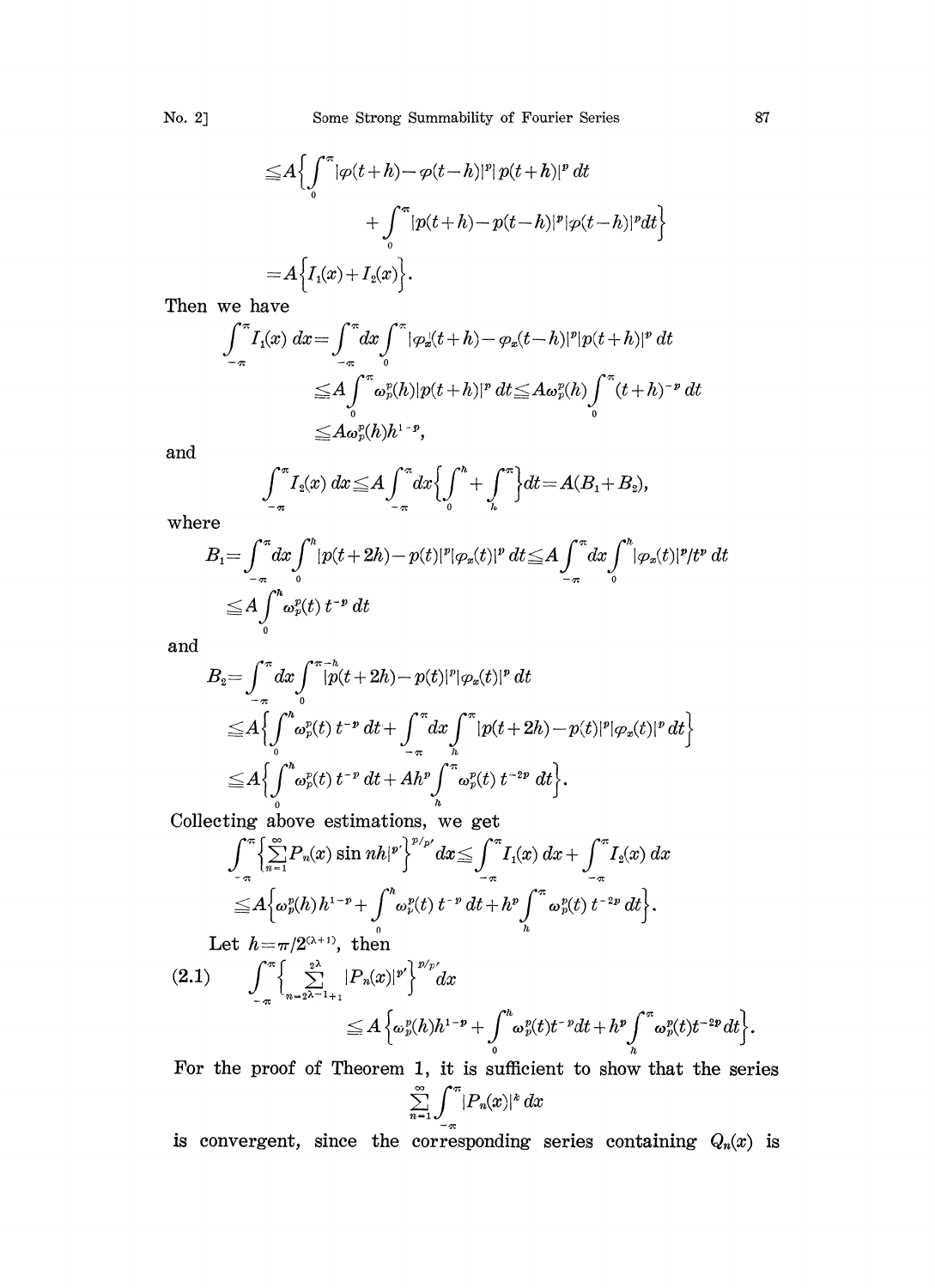estimated similarly. If we suppose  $2\geq p>k>0$ , then  $p'/k>1$ , where  $1/p+1/p'=1.$ 

Hence, by the Hölder inequality and  $(2.1)$ , we have

$$
\sum_{n=2}^{\infty} \int_{-\pi}^{\pi} |P_n(x)|^k dx = \sum_{\lambda=1}^{\infty} \sum_{n=2\lambda=1+1}^{2\lambda} \int_{-\pi}^{\pi} |P_n(x)|^k dx
$$
\n
$$
\leq \sum_{\lambda=1}^{\infty} \int_{-\pi}^{\pi} \left\{ \sum_{n=2\lambda=1}^{2\lambda} |P_n(x)|^p \right\}^{k/p'} \left\{ \sum_{n=2\lambda=1+1}^{2\lambda} \sum_{n=1}^{1-k/p'} dx \right\}
$$
\n
$$
\leq A \sum_{\lambda=1}^{\infty} 2^{\lambda(1-k/p')} \left[ \int_{-\pi}^{\pi} \left\{ \sum_{n=2\lambda=1+1}^{2\lambda} |P_n(x)|^{p'} \right\}^{p/p'} dx \right]^{k/p}
$$
\n
$$
\leq A \sum_{\lambda=1}^{\infty} 2^{\lambda(1-k/p')} \left\{ \omega_p^k(h) h^{(1-p)k/p} + \left( \int_{0}^{h} \omega_p^p(t) t^{-p} dt \right)^{k/p} + h^k \left( \int_{h}^{\pi} \omega_p^p(t) t^{-2p} dt \right)^{k/p} \right\}
$$
\n
$$
= A(S^{(k)} + S^{(k)} + S^{(k)})
$$

 $= A(S_1^{(k)}+S_2^{(k)}+S_3^{(k)}),$ 

where  $S_1^{(k)}$  is finite by the assumption (1.2). By quality,

$$
\begin{aligned} S_2^{(k)} \leq & A \Big\{ \sum_{\lambda=1}^{\infty} (\lambda+1)^{-\tau k/(p-k)} \Big\}^{1-k/p} \Big\{ \sum_{\lambda=1}^{\infty} 2^{\lambda(1-k/p')p/k} (\lambda+1)^{\tau} \int_0^h \omega_p^p(t) \, t^{-p} \, dt \Big\}^{k/p} \\ \leq & A \Big\{ \sum_{\nu=1}^{\infty} \int_{\pi/2^{\nu+1}}^{\pi/2^{\nu}} \omega_p^p(t) \, t^{-p} \, dt \, \sum_{\lambda=1}^{\nu-1} (\lambda+1)^{\tau} 2^{\lambda(1-k/p') \, p/k} \Big\}^{k/p} \\ \leq & A \Big\{ \sum_{\nu=1}^{\infty} \nu^{\tau} [2^{\nu/k} \omega_p(1/2^{\nu})]^p \Big\}^{k/p} < \infty \,, \end{aligned}
$$

since  $\gamma k/(p-k) > 1$ . We have also

$$
\begin{aligned} S_{3}^{(k)} \leq & A \Big\{ \sum\limits_{\lambda=1}^{\infty} 2^{\lambda(1-k/p')p/k} 2^{-\lambda p} (\lambda+1)^{r} \sum\limits_{\nu=0}^{\lambda} \int_{\pi/2^{\nu}}^{\pi/2^{\nu}} \omega_{p}^{p}(t) t^{-2p} \, dt \Big\}^{k/p} \\ \leq & A \Big\{ \sum\limits_{\nu=0}^{\infty} \int_{\pi/2^{\nu+1}}^{\pi/2^{\nu}} \omega_{p}^{p}(t) t^{-2p} \, dt \sum\limits_{\lambda=\nu}^{\infty} 2^{\lambda(p/k+1-2p)} (\lambda+1)^{r} \Big\}^{k/p} \\ \leq & A \Big\{ \sum\limits_{\nu=0}^{\infty} 2^{\nu(2p-1)} \, \omega_{p}^{p}(1/2^{\nu}) \, 2^{\nu(p/k+1-2p)} \, (\nu+1)^{r} \Big\}^{k/p} \\ \leq & A \Big\{ \sum\limits_{\nu=0}^{\infty} (\nu+1)^{r} \big[ 2^{\nu/k} \omega_{p}(1/2^{\nu}) \big]^{p} \Big\}^{k/p} < \infty \,, \end{aligned}
$$

since  $p/k+1-2p<0$ . Thus we get the theorem for the case  $2\geq p>$  $k>1$ .

For the case  $2 \geq p = k > 1$ , we have, since  $2 \geq p > 1$  and so  $p'/p \geq 1$ ,

$$
\sum_{n=2}^{\infty} \int_{-\pi}^{\pi} |P_n(x)|^k dx = \sum_{n=2}^{\infty} \int_{-\pi}^{\pi} |P_n(x)|^p dx = \sum_{\lambda=1}^{\infty} \int_{-\pi}^{\pi} \left\{ \sum_{n=2\lambda-1+1}^{2\lambda} |P_n(x)|^p \right\} dx
$$
  
\n
$$
\leq \sum_{\lambda=1}^{\infty} \int_{-\pi}^{\pi} \left\{ \sum_{n=2\lambda-1+1}^{2\lambda} |P_n(x)|^p \right\}^{p/p'} \left\{ \sum_{n=2\lambda-1+1}^{2\lambda} \frac{1}{p} \right\}^{1-p/p'} dx
$$
  
\n
$$
\leq A \sum_{\lambda=1}^{\infty} 2^{\lambda(1-p/p')} \left\{ \omega_p^p(h) h^{1-p} + \int_0^h \omega_p^p(t) t^{-p} dt + h^p \int_h^{\pi} \omega_p^p(t) t^{-2p} dt \right\}
$$